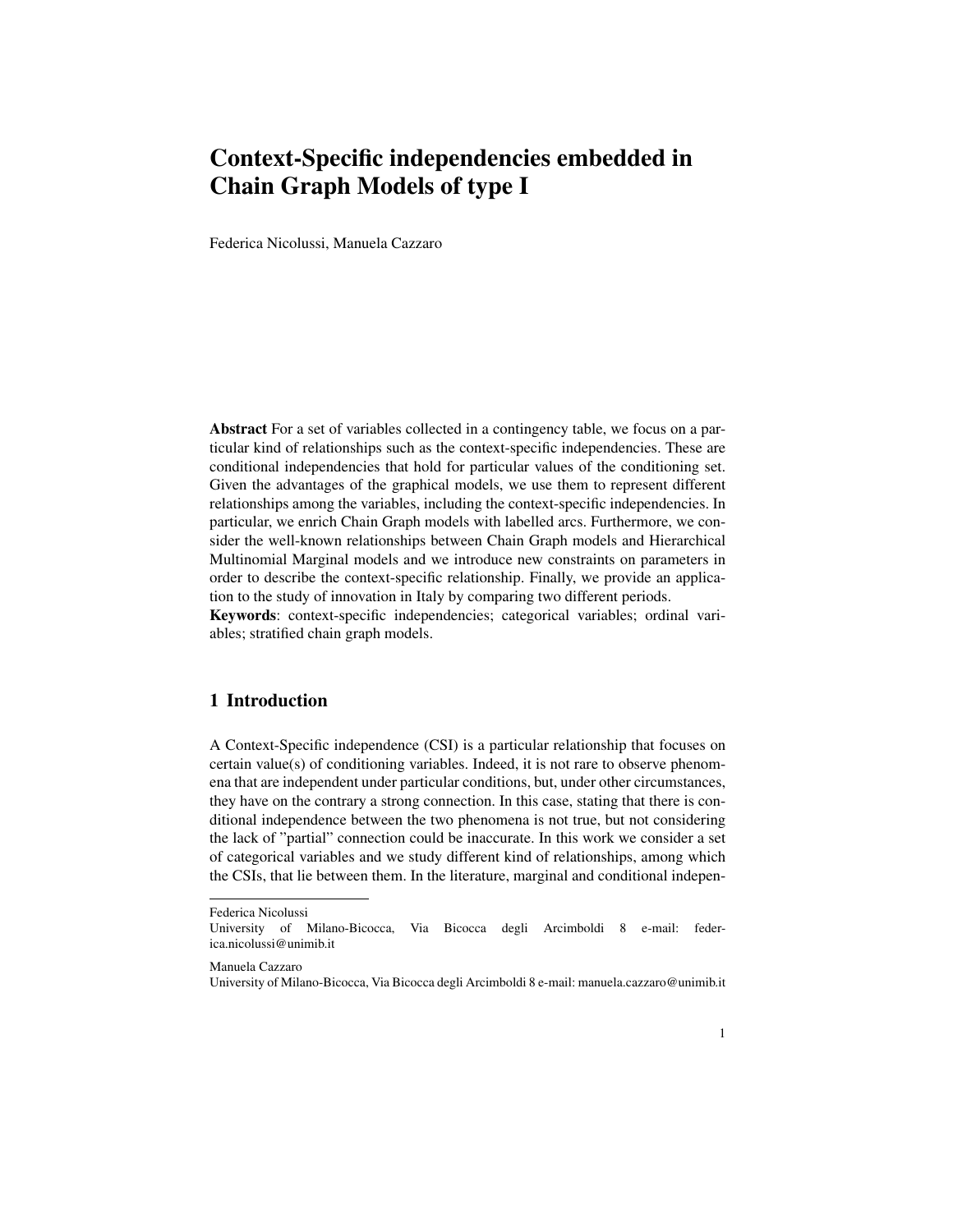dencies get more attention and are deeply studied. For instance, given two variables, say  $X_1$  and  $X_2$ , it is usual to investigate if they are marginally independent  $(X_1 \perp X_2)$ or conditionally independent given a third variable  $X_3$  ( $X_1 \perp X_2 | X_3$ ). The CSI statement establishes that the variables  $X_1$  and  $X_2$  are independent given  $X_3 = i_3$  while the same statement does not hold when  $X_3 \neq i_3$ ; see among others Boutilier [2]. Indeed, these CSIs were mainly examined to study problems concerning latent variables; see for instance [13].

Our aim is to incorporate the CSI conditions in graphical models that are suitable to represent different kind of relationships. Nyman et al., [11, 12] analyse CSIs in graphical models based on undirected graphs, or on directed acyclic graphs, using the classical log-linear parametrization. In both papers they adapt these kind of graphs with labelled arcs in order to take into account the CSIs. In this work we follow the same approach and we enrich chain graphs with labelled arcs in order to display also the CSIs. Furthermore, we take advantage of Hierarchical Multinomial Marginal (HMM) parametrization [1, 4], as a generalization of the log-linear models, to represent the dependence relationships. A further advantage to consider the CSIs lies also in the possibility of reducing the number of HMM parameters.

The paper has the following structure. In Section 2.1 we give an overview of HMM models by considering also the case when we deal with ordinal variables. About this, we propose the constraints on HMM models able to satisfy the CSIs. The representation through (Stratified) Chain Graph models is debated in Section 2.2. In Section 3 an application on the study of the trend of innovation degree on Italian enterprises is provided. Finally, Section 4 is dedicated to a conclusion.

### 2 Methodology

Let us consider *q* categorical (ordinal) variables  $V = \{X_1, \ldots, X_q\}$  taking values in the contingency table  $\mathscr{I} = (\mathscr{I}_1 \times ... \times \mathscr{I}_q)$ , where  $\mathscr{I}_j = \{1,...,n_j\}$ , with  $j = 1, \ldots, q$ , such that  $i_j \in \mathcal{I}_j$  is the generic value of the variable  $X_j$ . Note that  $(i_1, \ldots, i_q)$  identifies a particular cell of the contingency table  $\mathscr I$  and henceforth we refer to it with the shortcut  $(i_{1...q})$ . In the following subsection we describe the methodology able to define a system of independencies (marginal, conditional and context specific) that reveals the relationships among all the variables involved in the contingency table.

# *2.1 Hierarchical Multinomial Marginal models for context-specific independencies*

The HMM model is a generalization of the classical log-linear model which allows to represent conditional and marginal independencies in the same model. Instead of considering only the joint distribution, this model takes into account also marginal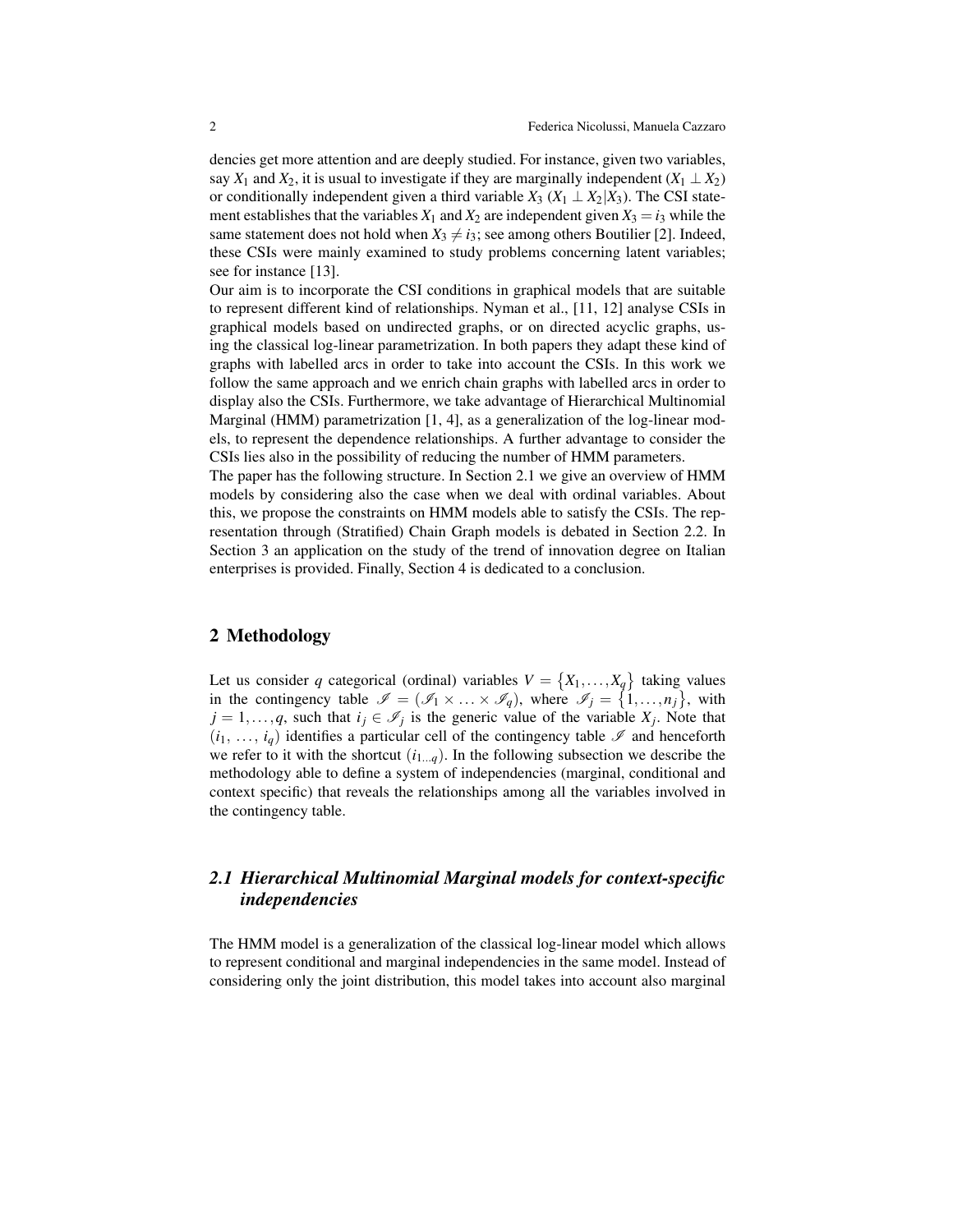distributions and, on these, define the log-linear parameters by respecting certain properties of completeness and hierarchy. These new parameters are contrasts (of sum) of logarithms of probabilities and henceforth we refer to them as HMM parameters.

For instance, let us suppose to consider three variables,  $X_1$ ,  $X_2$  and  $X_3$ . We are interested in describing that variables  $X_1$  and  $X_2$  are independent given by  $X_3$ , jointly considered,  $X_1 \perp X_2 | X_3$ , and that  $X_2$  is marginally independent of  $X_3, X_2 \perp X_3$ . To this aim, we consider the marginal distribution of  $\{X_2, X_3\}$  and the joint distribution. We refer to these by defining the class of marginal distributions  $\{\{2,3\}; \{1,2,3\}\}\$ where  $\{2,3\}$  and  $\{1,2,3\}$  are a shortcut for  $\{X_2, X_3\}$  and  $\{X_1, X_2, X_3\}$ . Then we define the classical log-linear parameters on the marginal contingency table  $\mathcal{I}_{23}$ concerning the variables  $\{2,3\}$  and the remaining parameters on the contingency table  $\mathscr{I}$ . Let us define the HMM parameters with the caption  $\eta_{\mathscr{L}}^{\mathscr{M}}(i_{\mathscr{L}})$  where  $\mathscr{M}$ refers to the marginal distribution,  $\mathscr L$  denotes the subset of variables to which the parameter pertains and  $i_{\mathscr{L}}$ , in parenthesis, represents the values of the variable selected in  $\mathscr L$  (when the parenthesis are omitted, it means that the parameters refer to each  $i_{\mathscr{L}} \in \mathscr{I}_{\mathscr{L}}$ ). Finally, in order to test the marginal and conditional independencies, we have to constrain to zero the parameters  $\eta_{2,3}^{\{2,3\}}$  $\{\begin{matrix}2,3\\2,3\end{matrix}\}, \eta_{1,2}^{\{1,2,3\}}$  $\{1,2,3\}$  and  $\eta_{1,2,3}^{\{1,2,3\}}$  $1,2,3$ 

Let us consider the following statement of CSI where the conditional independence holds only in a subset of variables. For instance

$$
\begin{cases} X_1 \perp X_2 | X_3 = i_3, i_3 \in \mathcal{K} \\ X_1 \not\perp X_2 | X_3 = i_3, i_3 \notin \mathcal{K} \end{cases} \tag{1}
$$

where  $\mathcal{K} \subseteq \mathcal{I}_3$  is a subset of the values *i*<sub>3</sub> of *X*<sub>3</sub> for which the conditional independence holds.

One main goal of this work is the definition of the constraints on HMM parameters in order to satisfy the CSI in formula (1). In [11], Nyman et al. deal with the loglinear parameters defined on the joint distribution. Here, as first improvement, we take into account the HMM parameters defined also on marginal distributions, see [10]. Thus, as before, we proceed to define the class of marginal distributions (the same mentioned above) and to specify the parameters evaluated on suitable marginal distributions. The constraints satisfying the CSI in formula (1) are

$$
\eta_{1,2}^{\{1,2,3\}}(i_{12}) + \eta_{1,2,3}^{\{1,2,3\}}(i_{12},i_3) = 0 \qquad i_{12} \in \mathcal{I}_{12} \quad i_3 \in \mathcal{K},
$$
 (2)

where  $\mathcal{I}_{12}$  is the marginal contingency table concerning the variables  $\{1,2\}$ . Another important aspect of this work is to consider the possible presence of ordinal variables. The classical log-linear models, in fact, look poor when we want to focus on the interpretation of the effects among the variables, in particular, when we take into account ordinal variables; see for instance [3]. For this reason we choose different criteria for coding the variables through the parameters. In fact, beyond the classical *baseline* criterion, we take advantage of the *local* criterion that is more suitable for ordinal variables. By adopting the *local* criterion for coding the conditioning variable, as it is shown in [10], the constraints in formula (2) become: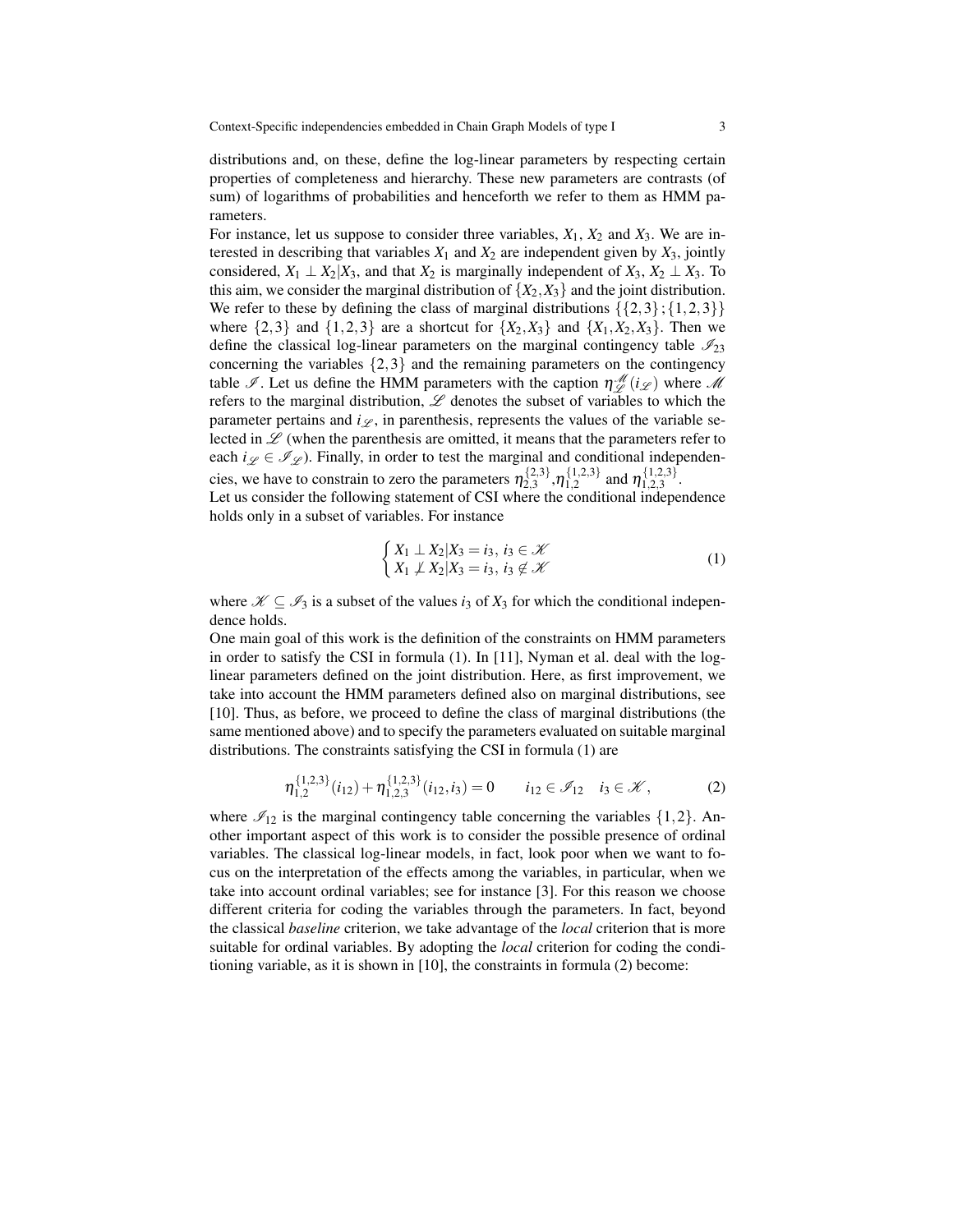4 Federica Nicolussi, Manuela Cazzaro

$$
\eta_{1,2}^{\{1,2,3\}}(i_{12}) + \sum_{i_3^*=1}^{i_3} \eta_{1,2,3}^{\{1,2,3\}}(i_{12}, i_3^*) = 0 \qquad i_1 \in \mathcal{I}_{12} \quad i_3 \in \mathcal{K}.
$$
 (3)

It is worthwhile to note that, when we deal with local parameters, if the CSI is presented in the following different statement:  $X_1 \perp X_2 | X_3 \ge i_3, i_3 \in \mathcal{K}$ , the constraints in formula (3) are equal to the ones in formula (2). More details are given in [10].

## *2.2 Stratified Chain Graph Models*

A *Chain Graph* (CG) is a graph with both directed and undirected arcs and without any directed or semi-directed cycle. The vertices of a CG can be grouped in so-called *Chain Components*, denoted by  $T_1, \ldots, T_s$ , that are the connected undirected components. Intuitively, Chain Graph Models (CGM) are graphical models which take advantage of chain graphs; see [5]. The structure of relationships among variables which follow an inherent order is well represented from these models. In particular, we can distinguish variables linked by symmetric relationships and variables linked by unilateral dependence. In this case we follow this order for collecting them in chain components.

In the literature, the representation of independencies through CGs is not unique, a deep dissertation is discussed in [5]; in this work we adopt the point of view of Lauritzen and Wermuth, [7], also known as chain graph models of type I, that is a subclass of the HMM models; see [9] and [14]. These CGMs are the natural extension of the graphical models based on undirected graph and directed acyclic graph. They interpret the lack of (un)directed arcs conditionally with respect to the remaining variables in the same component. In addition, all the systems of independencies representable through these graphical models benefit from the existence of a smooth likelihood function. In order to take into account the CSIs, we propose Stratified Chain Graph Models (SCGMs) as extension of Stratified Graphical Models (SGMs) introduced by Nyman et al., [11]. Similarly to SGM, we denote the CSIs through labelled arcs. Figure 1 depicts an example of a SCGM. In this case the lack of the directed arcs between the nodes  $X_1$  and  $X_5$ ,  $X_2$  and  $X_5$  and finally between  $X_2$  and  $X_3$  represents the conditional independencies  $X_1X_2 \perp X_5|X_3X_4$  and  $X_2 \perp X_3 | X_1 X_4 X_5$ . Then the labelled arc between the nodes  $X_3$  and  $X_4$  represents the CSI  $X_3 \perp X_4 | X_1 X_2 X_5 = (i_1, *, i_5)$  where the asterisk is a symbol for referring to all the values of the variable  $X_2$  in this case.

## 3 Application

In the next subsection we implement the presented model with an application to a real dataset. At first, we select the variables and we define the marginal distributions to take into account, according to the focus of the analysis. In order to find the best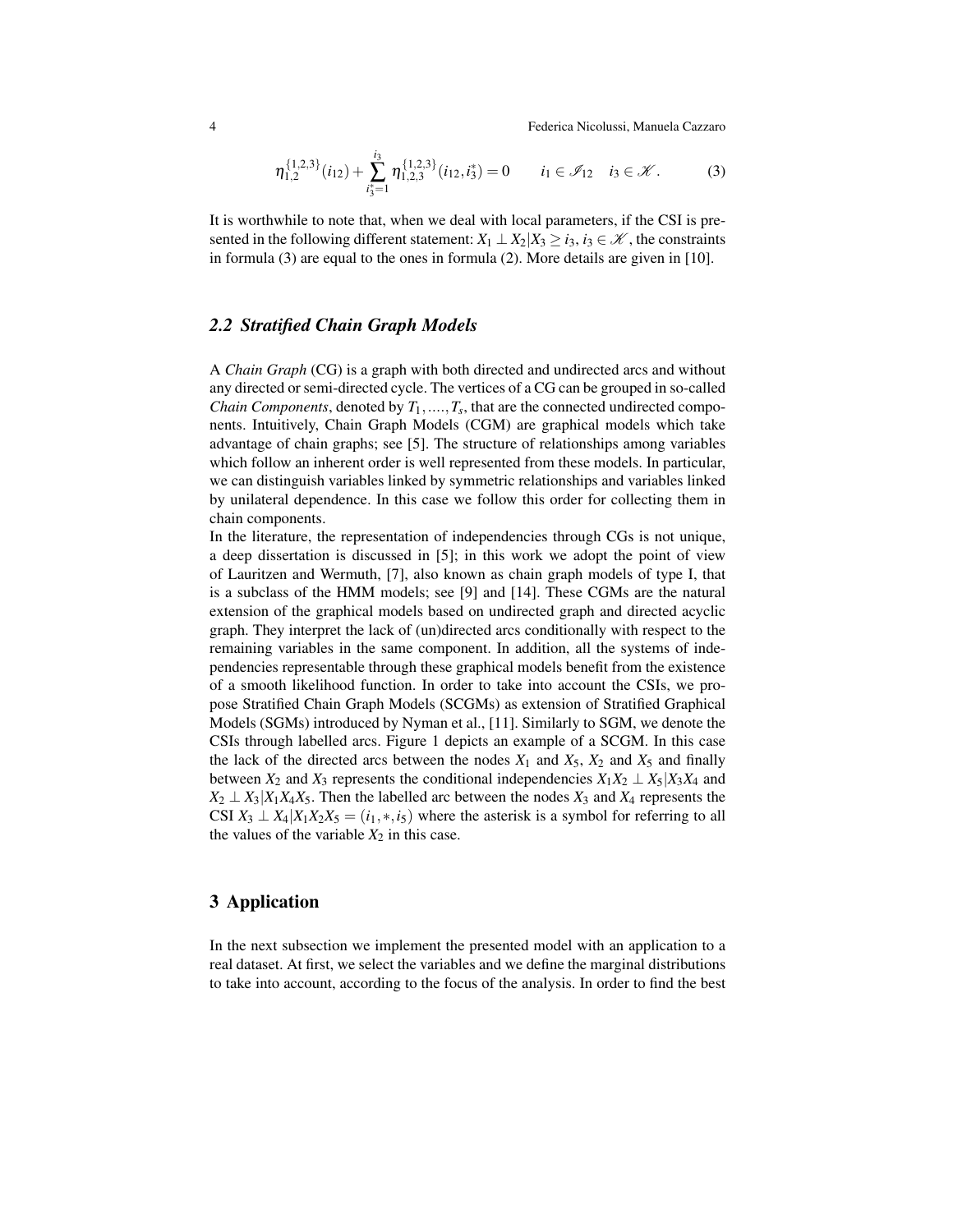fitting model, we proceed with a three steps algorithm where each model is tested by using the likelihood ratio test  $G^2$ . The algorithm is explained below.

*Step 1*: We test the CGMs associated to all possible CGs obtained by deleting only one arc (at time) from the complete graph. Among these models, we select the ones with a *p-value* of the likelihood ratio test greater than 0.01.

*Step 2*: Similarly to Step 1, we test the SCGMs associated to all possible SCGs obtained by replacing only one arc (at time) with a labelled arc with all possible labels considered one at time. Among these models, we select the ones with a *p-value* of the likelihood ratio test greater than 0.1.

*Step 3*: From all admissible models selected in the previous two steps, we test all possible combinations of marginal, conditional independencies and CSIs and we maintain the one with lower AIC (Akaike Information Criterion) between the models with a *p-value* higher than 0.05.

#### *3.1 The Italian Innovation Survey*

We analyse two datasets, concerning the Italian Innovation Survey, pertinent each to a three years period: the first 2008-2010 and the second 2010-2012; [6]. The two datasets involve 16531 and 18697 small and medium sized Italian firms, respectively. We evaluate the revenue growth between the considered years,  $X_1$  (1= No, 2= Yes). Then, we consider different factors that contribute to the innovation status of an enterprise: *innovation in products or services or production line or investment in R&D*, *X*<sup>2</sup> (1=No, 2=Yes); *innovation in organization system*, *X*<sup>3</sup> (1=No, 2=Yes) and *innovation in marketing strategies*,  $X_4$  (1=No, 2=Yes). Another type of variables we consider concerns the firm's features: the *main market (in revenue terms)*,  $X_5$  (A= Regional, B= National, C= International); the *percentage of graduate employers*,  $X_6$  (1= 0%  $\vdash$  10%, 2= 10%  $\vdash$  50%, 3= 50%  $\vdash$  100%) and the *enterprise size*,  $X_7$  (1= Small, 2= Medium). We consider three marginal distributions. First, let us define the marginal distribution  $\{5,6,7\}$  in order to study the symmetric relationships among



Fig. 1 SCGM with the labelled arc  $X_3 - X_4$  referring to value  $i_1$  of  $X_1$ , value  $i_5$  of  $X_5$ and all values of variable  $X_2$ .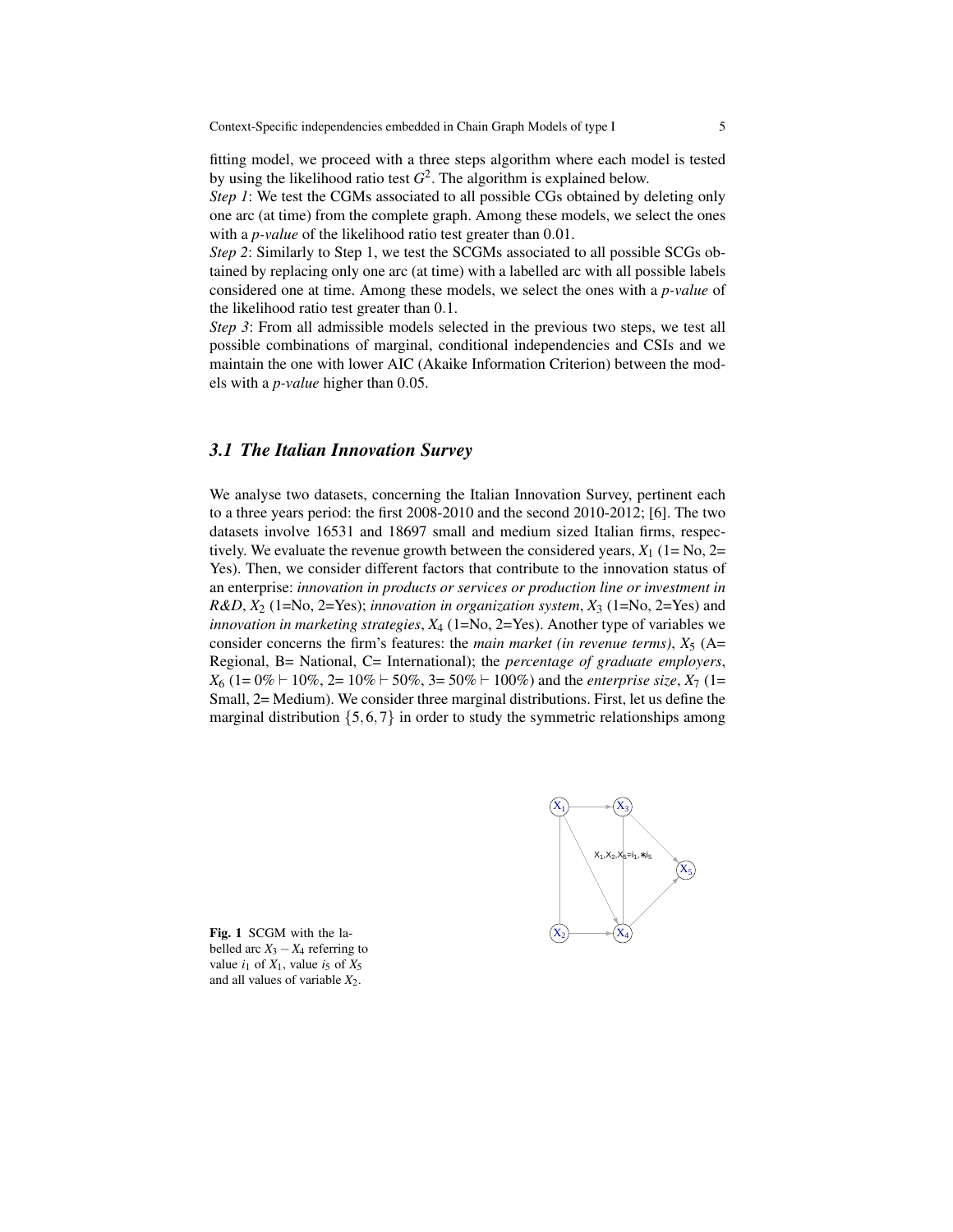the firm features; the second distribution  $\{2,3,4,5,6,7\}$  to highlight possible influences of the firm features on the innovation variables; finally we consider the joint distribution  $\{1,2,3,4,5,6,7\}$  in order to point out the effect of all variables on the revenue growth.

Following the three steps algorithm proposed in Section 3, in Figure 2 and Figure 3, we report the best fitting SCGM for the period 2008-2010 and 2010-2012, respectively. Note that the CSIs are represented by red arcs.

The list of independencies underlying the two SCGMs, together with the likelihood ratio test  $G^2$ , the corresponding *p-value* and the AIC value, are reported in Table 1.

Table 1 Values of the statistic tests of the selected HMMMs corresponding to the SCGMs in Figure 2 (period 2008-2010) and Figure 3 (period 2010-2012) with the list of independencies that they represent.

| Period    | Independencies                                                                                                                                                             | G <sup>2</sup> | df                | p-value | AIC       |
|-----------|----------------------------------------------------------------------------------------------------------------------------------------------------------------------------|----------------|-------------------|---------|-----------|
| 2008-2010 | $X_1 \perp X_2   X_3 X_4 X_5 X_6 X_7$<br>$X_4 \perp X_7   X_2 X_3 X_5 X_6$<br>$X_4 \perp X_6   X_2 X_3 X_5 X_7 = i_{2357}$<br>$X_3 \perp X_5   X_2 X_4 X_6 X_7 = i_{2467}$ | 126.02 112     |                   | 0.17    | $-225.98$ |
| 2010-2012 | $X_1 \perp X_4   X_2 X_3 X_5 X_6 X_7$<br>$X_3 \perp X_5   X_2 X_4 X_6 X_7$<br>$X_4 \perp X_7   X_2 X_3 X_5 X_6 = i_{2356}$                                                 | 145.93         | - 123             | 0.08    | $-184.06$ |
|           |                                                                                                                                                                            | $\sim$ $\sim$  | $\sim$ $\sqrt{ }$ |         |           |

where  $i_{2357} = (2, 2, 3, *)$ ,  $i_{2467} = (1, 2, 3, 2)$  and  $i_{2356} = (2, 2, *, 3)$ .

Note that, in the two figures, despite the same structure of the undirected arcs, the presence (absence) of the directed arcs changes a little bit. In particular, in terms of innovation, the variable  $X_3$  affects the growth  $X_1$  in both models, while the influence of the other two innovation variables,  $X_2$  and  $X_4$ , interchanges. Furthermore, the dependence relationships between the variable  $X_7$  and  $X_4$  or between  $X_5$  and  $X_3$  result weak or null. In fact, these independencies are present in both models, under the conditional or the CSI point of view. In the first period we may found the additional CSI between the  $X_6$  and the  $X_4$ .

Focusing on the CSIs, we recognise in the first model that the percentage of graduate employers  $(X_6)$  does not affect the innovation in marketing strategies  $(X_4)$  when there is an innovation in products or services  $(X_2 = 2)$  and in the organization system  $(X_3 = 2)$  and when, whatever the size of the company  $(X_7 = *)$ , the firm works mainly in an international market  $(X_5 = 3)$ . Again, we can recognize that the type of the main market where the firm operates  $(X_5)$  does not affect the innovation in the organization system  $(X_3)$  when there is no innovation in products and services  $(X_2 = 1)$  but there is innovation in marketing strategies  $(X_4 = 2)$ , the percentage of graduate employers is high  $(X_6 = 3)$  and the enterprise size is medium  $(X_7 = 2)$ . On the other hand, in Figure 3 we can see that the size of the firm  $(X_7)$  does not affect the innovation in marketing strategies  $(X_4)$  when there is innovation in both products and services  $(X_2 = 2)$  and organization system  $(X_3 = 2)$ , for any kind of market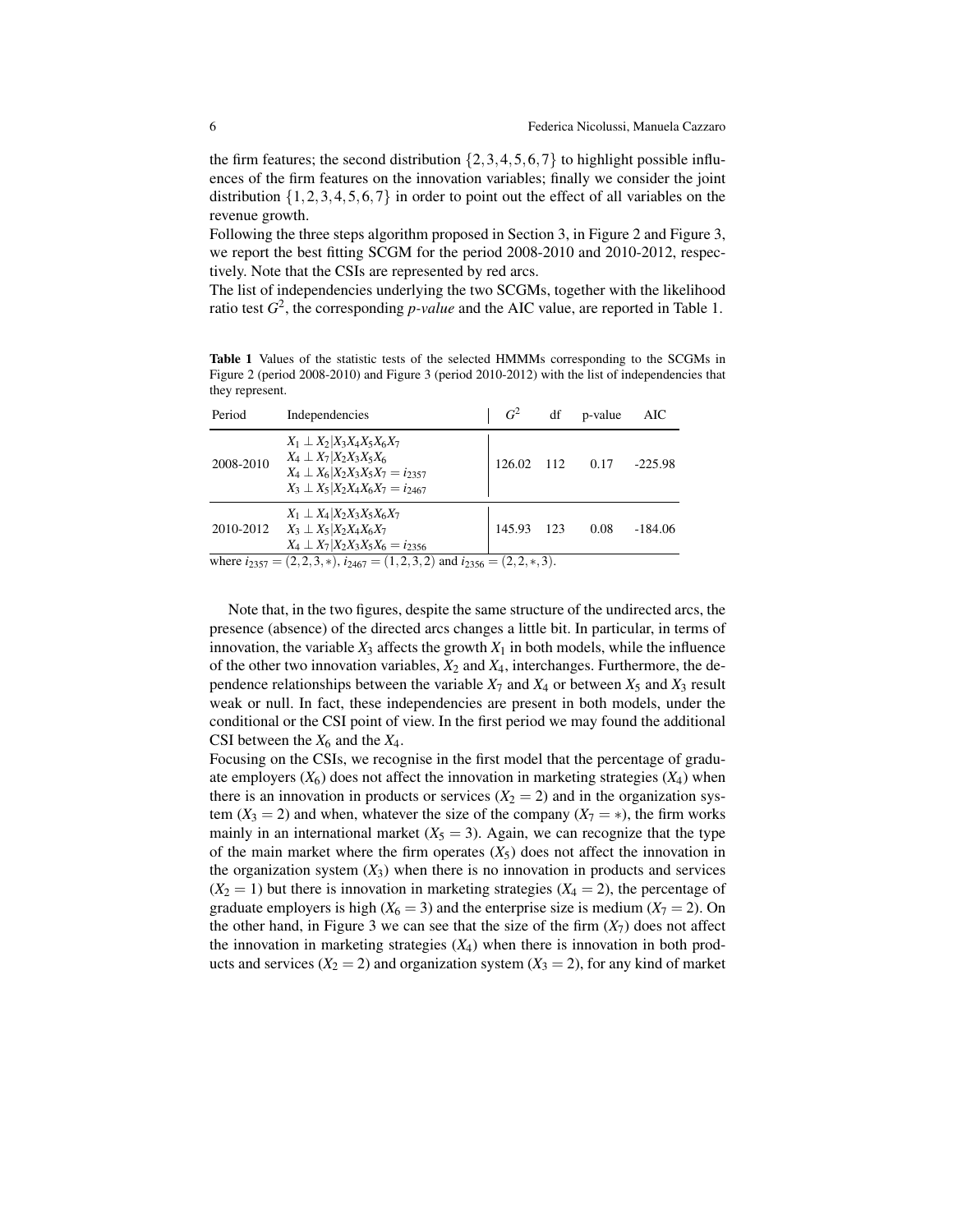Context-Specific independencies embedded in Chain Graph Models of type I 7

 $(X_5 = *)$  and when the employers are high specialized (high degree of graduated employers,  $X_6 = 3$ ).



Fig. 2 Best fitting SCGM for the period from 2008 to 2010.  $i_{2357} = (2, 2, 3, *)$  and  $i_{2467} = (1,2,3,2).$ 



Fig. 3 Best fitting SCGM for the period from 2010 to 2012.  $i_{2356} = (2, 2, *, 3).$